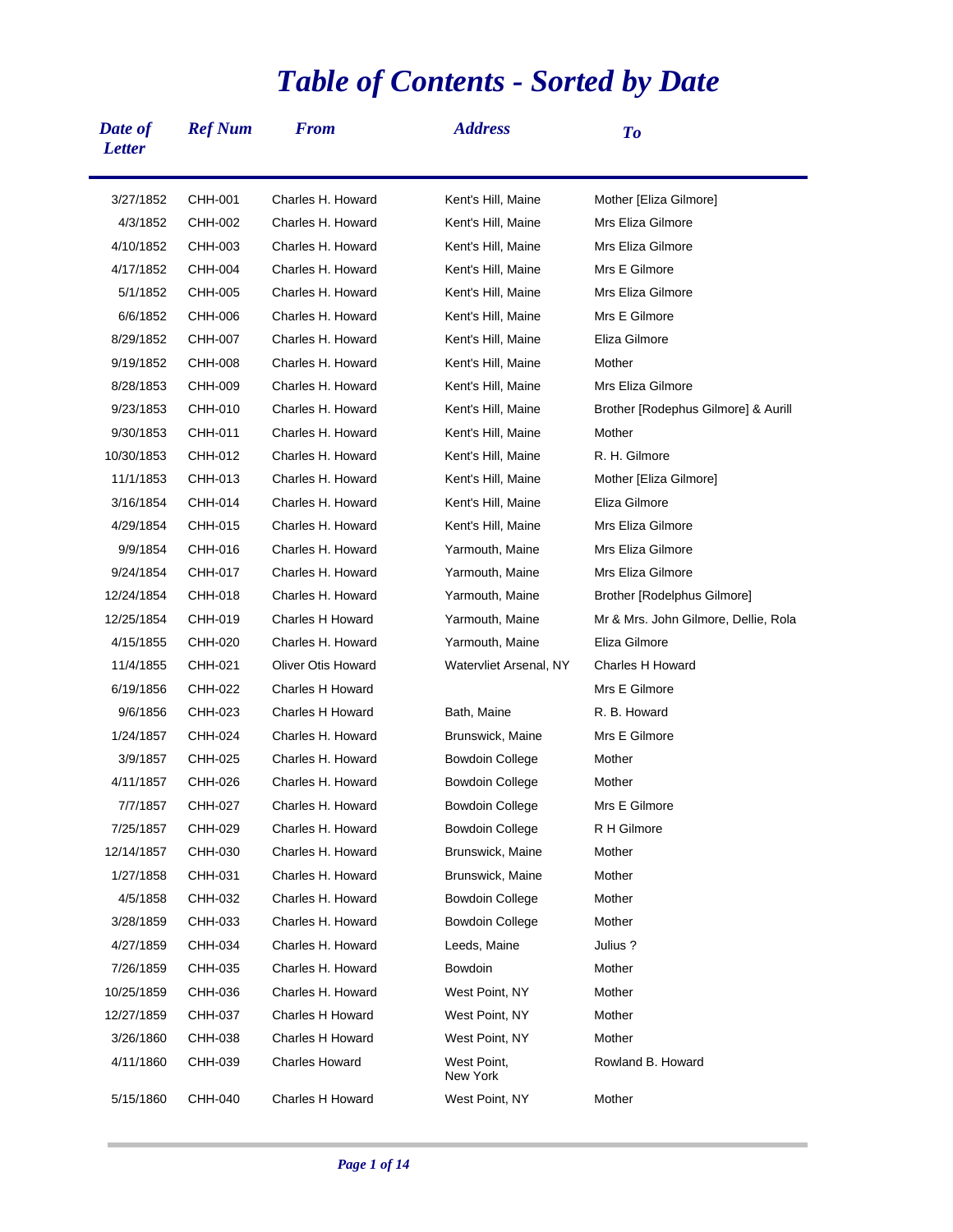| Date of<br><b>Letter</b> | <b>Ref Num</b> | <b>From</b>               | <b>Address</b>                                                                                    | To                                 |
|--------------------------|----------------|---------------------------|---------------------------------------------------------------------------------------------------|------------------------------------|
| 6/11/1860                | CHH-041        | <b>Charles H Howard</b>   | West Point, NY                                                                                    | <b>Brother [Rodelphus Gilmore]</b> |
| 11/15/1860               | CHH-042        | Charles H Howard          | Bangor, Maine                                                                                     | Brother [Rodelphus Gilmore]        |
| 12/5/1860                | CHH-043        | Charles H Howard          | Bangor, Maine                                                                                     | Brother [Rodelphus Gilmore]        |
| 12/15/1860               | CHH-044        | <b>Charles H Howard</b>   | Bangor, Maine                                                                                     | Brother [Rodelphus Gilmore]        |
| 2/5/1861                 | CHH-045        | <b>Oliver Otis Howard</b> | West Point, N.Y.                                                                                  | Brother [Rodelphus Gilmore]        |
| 2/12/1861                | CHH-045a       | Charles H Howard          | Leeds, Maine                                                                                      | Brother [Rodelphus Gilmore]        |
| 4/19/1861                | CHH-046        | <b>Charles H Howard</b>   | Bangor                                                                                            | Brother [Rodelphus Gilmore]        |
| 6/21/1861                | CHH-047        | Charles H Howard          | Camp Morrill<br>Washington D.C.                                                                   | Mother                             |
| 8/12/1861                | CHH-048        | <b>Charles H Howard</b>   | <b>Head Quarters 3d</b><br><b>Brigade</b><br>Bush Hill, Va                                        | Mother                             |
| 10/18/1861               | CHH-049        | <b>Charles H Howard</b>   | Augusta Maine                                                                                     | Rodelphus Gilmore                  |
| 12/1/1861                | CHH-086        | Charles H Howard          | Camp California<br>H'd Q'rs 1st Brigade<br>Gen Casey's Div<br>Howard's Brigade,<br>Alexandria Va. | Mother                             |
| 12/22/1861               | CHH-050        | Charles H. Howard         | Howard's Brigade<br>Camp California                                                               | Mother                             |
| 12/26/1861               | CHH-051        | Charles H. Howard         | Headquarters 1st<br><b>Brigade</b>                                                                | Rodelphus Gilmore                  |
| 12/29/1861               | CHH-052        | Charles H. Howard         | Headquarters, 1st<br><b>Brigade</b>                                                               | Mother                             |
| 1/13/1862                | CHH-053        | C.H. Howard               | H'd Q'rs 2nd Divn. 2nd<br>Corps<br>Near Falmouth Va                                               | brother [Rodelphus Gilmore]        |
| 2/1/1862                 | CHH-293        | C. H. Howard              |                                                                                                   |                                    |
| 2/16/1862                | CHH-054        | C.H. Howard               | <b>Head Quarters</b><br>Howard's Brigade<br>Camp California Va                                    | Mother (Eliza Gilmore)             |
| 2/22/1862                | CHH-055        | C.H. Howard               | <b>Head Quarters 1st</b><br>Brigade<br>Camp California Va                                         | Mother (Eliza Gilmore)             |
| 2/26/1862                | CHH-056        | C.H. Howard               | <b>Head Quarters 1st</b><br><b>Brigade</b><br>Camp California Va                                  | Mother (Eliza Gilmore)             |
| 3/4/1862                 | CHH-057        | C.H. Howard               | <b>Head Quarters 1st</b><br><b>Brigade</b><br>Camp California Va                                  | Mother (Eliza Gilmore)             |
| 3/6/1862                 | CHH-058        | C.H. Howard               | <b>Burke's Station</b><br>Gen. Howard's H'd O'rs                                                  | Mother (Eliza Gilmore)             |
| 3/7/1862                 | CHH-059        | C.H. Howard               | Gen. Howard's H'd Q'rs<br><b>Burke's Station</b>                                                  | Mother (Eliza Gilmore)             |
| 3/12/1862                | CHH-060        | C.H. Howard               | Gen. Howard's H'd Q'rs<br>Union Mills, Va                                                         | Mother (Eliza Gilmore)             |
| 3/13/1862                | CHH-061        | C.H. Howard               | <b>Head Quarters</b><br>Howard's Brigade<br>Union Mills, Va                                       | Mother (Eliza Gilmore)             |
| 3/15/1862                | CHH-062        | C.H. Howard               | H'd Q'rs Howard's<br><b>Brigade</b><br><b>Union Mills</b>                                         | Mother [Eliza Gilmore]             |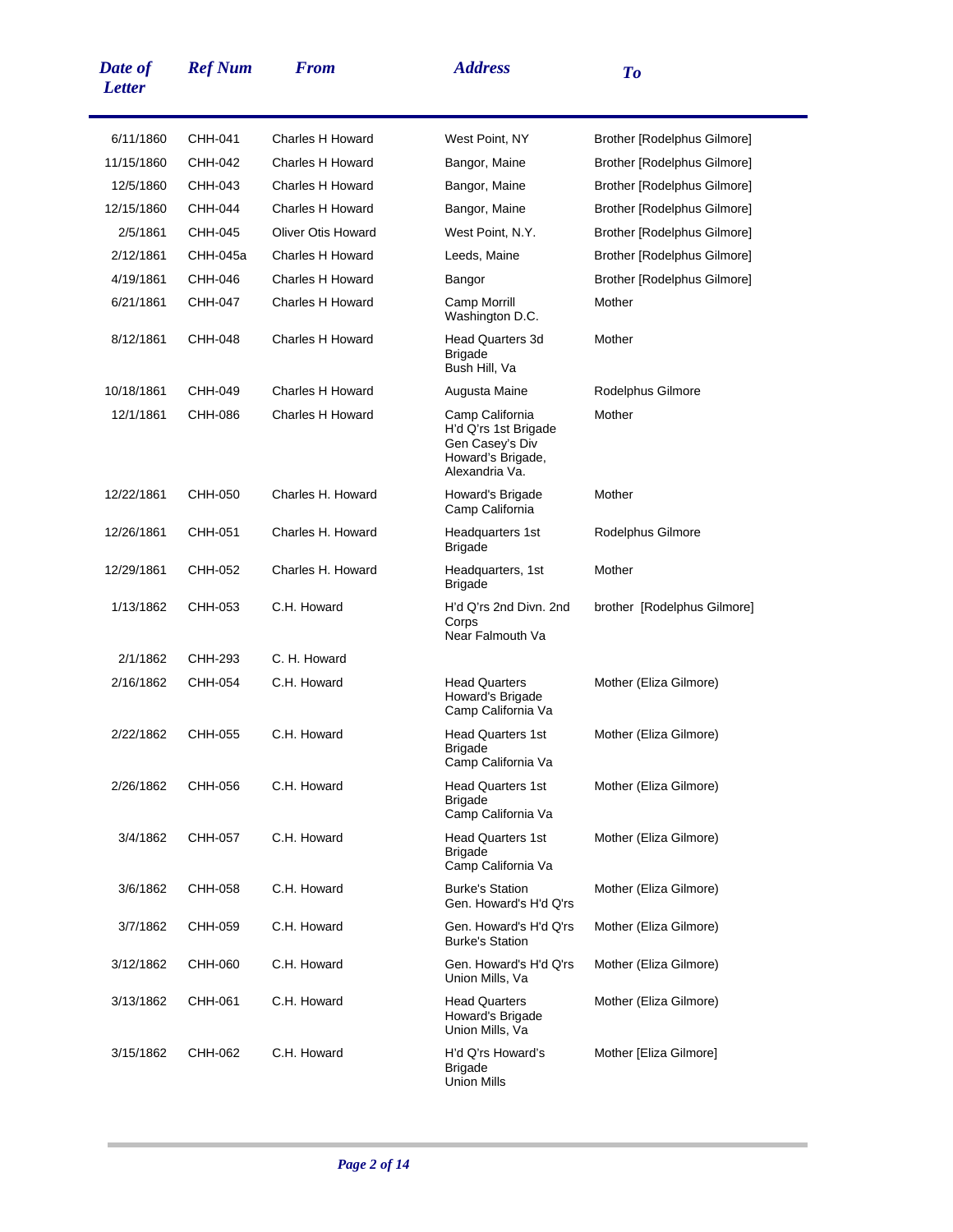| Date of<br><b>Letter</b> | <b>Ref Num</b> | <b>From</b>  | <b>Address</b>                                                                                       | To                              |
|--------------------------|----------------|--------------|------------------------------------------------------------------------------------------------------|---------------------------------|
| 3/18/1862                | CHH-063        | C.H. Howard  | H'd Q'rs Howard's<br><b>Brigade</b><br>Camp Manassas<br>Near Manassas<br>Junction, Va                | Mother (Eliza Gilmore)          |
| 3/26/1862                | CHH-064        | C.H. Howard  | H'd Q'rs Howard's<br><b>Brigade</b><br>Camp at Manassas<br>Junction                                  | Mother [Eliza Gilmore]          |
| 4/10/1862                | CHH-065        | C.H. Howard  | H'd Q'rs Howard's<br><b>Brigade</b><br>Ship Point, Va                                                | Rodelphus Gilmore               |
| 4/30/1862                | CHH-066        | C.H. Howard  | H'd Q'rs Howard's<br><b>Brigade</b><br>Camp Winfield Scott<br>Near Yorktown, Va                      | Brother [Rodelphus Gilmore]     |
| 5/2/1862                 | CHH-067        | C.H. Howard  | <b>Head Quarters</b><br>Howard's Brigade<br>Camp Winfield Scott<br>Yorktown, Va                      | Mother (Eliza Gilmore)          |
| 5/15/1862                | CHH-068        | C.H. Howard  | <b>Head Quarters</b><br>Howard's Brigade<br>Camp Near<br>Cumberland Va                               | Mother (Eliza Gilmore)          |
| 5/23/1862                | CHH-069        | C.H. Howard  | <b>Head Quarters</b><br>Howard's Brigade<br>Camp at Tyler's near<br>Coal Harbor<br>Hanover County Va | Brother (Rowland Howard)        |
| 6/27/1862                | CHH-070        | C.H. Howard  | Auburn, Me                                                                                           | Mother (Eliza Gilmore)          |
| 8/26/1862                | CHH-071        | C.H. Howard  | Lewiston, Me                                                                                         | Mother (Eliza Gilmore)          |
| 9/19/1862                | CHH-289        | C. H. Howard |                                                                                                      | [Rowland B Howard]              |
| 9/21/1862                | CHH-072        | C.H. Howard  | H'd Qr's Division<br>Sumner's Corps<br>Near Sharpsburg, Md                                           | brother (Rodelphus Gilmore)     |
| 9/22/1862                | CHH-294        | C. H. Howard |                                                                                                      | Brother [Roland H Gilmore]      |
| 10/4/1862                | CHH-074        | C.H. Howard  | <b>Head Quarters 2d</b><br>Division<br>Sumner's Corps<br>Bolivar Heights Va                          | Mother (Eliza Gilmore)          |
| 10/12/1862               | CHH-075        | C.H. Howard  | <b>Head Quarters 2d</b><br><b>Division</b><br>Sumner's Corps<br>Bolivar Heights Va                   | Brother (Rodelphus Gilmore)     |
| 10/13/1862               | CHH-076        | C.H. Howard  | Head Quarters 2d<br><b>Division</b><br>Sumner's Corps<br>Bolivar Heights Va                          | Lizzie (Elizabeth Waite Howard) |
| 12/1/1862                | CHH-077        | C.H. Howard  | Leeds, Me                                                                                            | Brother (Rodelphus Gilmore)     |
| 12/6/1862                | CHH-078        | C.H. Howard  | Washington, D.C.                                                                                     | Mother [Eliza Gilmore]          |
| 12/8/1862                | CHH-079        | C.H. Howard  | Washington, D.C.                                                                                     | Mother [Eliza Gilmore]          |
| 12/10/1862               | CHH-080        | C.H. Howard  | H'd Qr's 2d Divn.<br>Wednesday Camp at<br>Falmouth                                                   | Mother [Eliza Gilmore]          |
| 12/13/1862               | CHH-081        | C.H. Howard  | H'd Qr's 2d Division<br>Fredericksburg Va                                                            | Mother [Eliza Gilmore]          |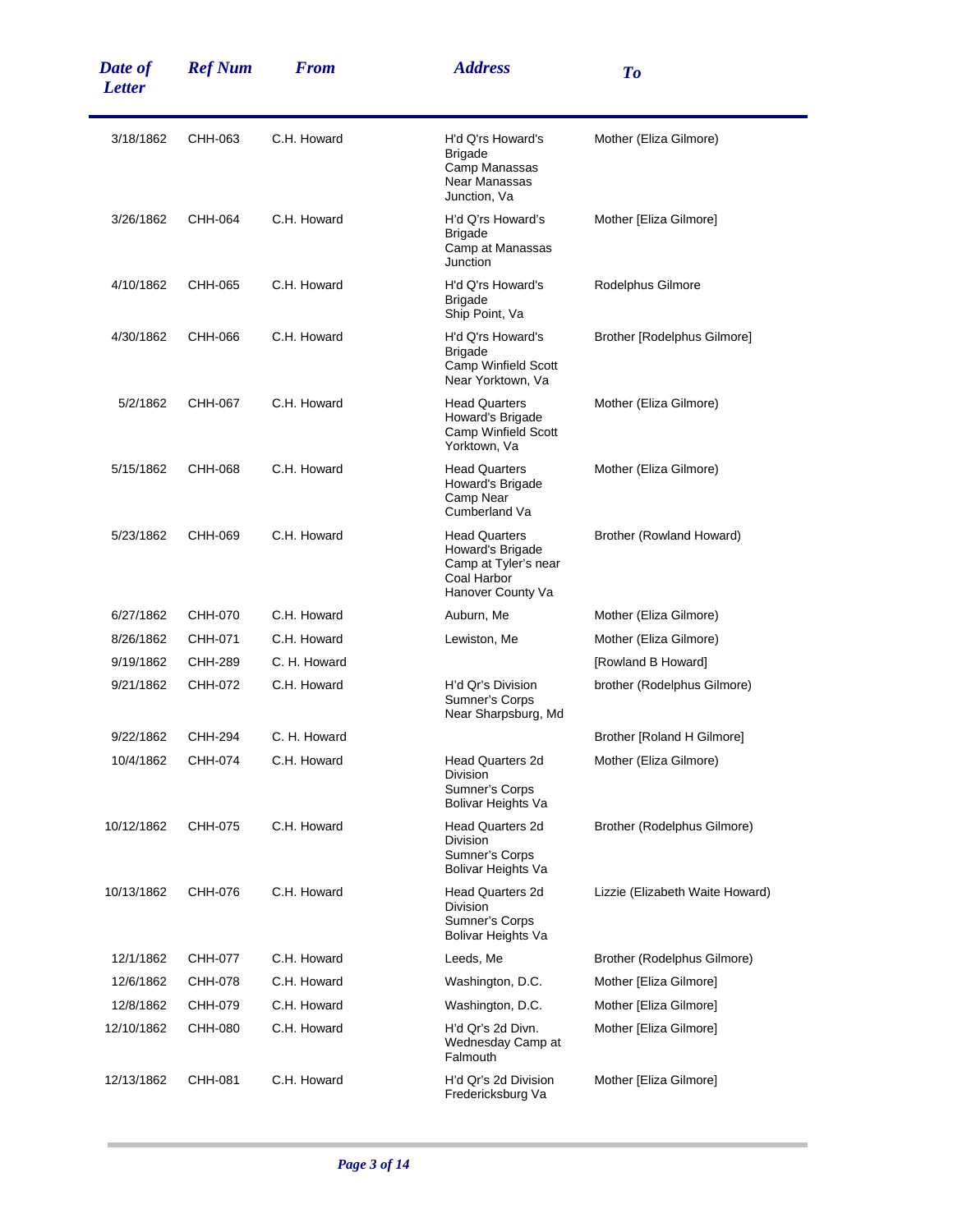| Date of<br><b>Letter</b> | <b>Ref Num</b> | <b>From</b>  | <b>Address</b>                                                              | To                                 |
|--------------------------|----------------|--------------|-----------------------------------------------------------------------------|------------------------------------|
| 12/14/1862               | CHH-082        | C.H. Howard  | <b>Head Quarters 2d</b><br><b>Division</b><br>Fredericksburg Va             | Dellie [Rodelphus Gilmore]         |
| 12/16/1862               | CHH-083        | C.H. Howard  | Howard's Division<br>Near Falmouth Va                                       | Mother [Eliza Gilmore]             |
| 12/19/1862               | CHH-084        | C.H. Howard  | H'd Qr's 2nd Divn 2d<br>Corps<br>Near Falmouth Va                           | Mother [Eliza Gilmore]             |
| 12/26/1862               | CHH-085        | C.H. Howard  | H'd Q'rs 2nd Div 2nd<br>Corps<br>Near Falmouth Va                           | Mother [Eliza Gilmore]             |
| 1/1/1863                 | CHH-290        | C. H. Howard |                                                                             | [Mother]                           |
| 1/3/1863                 | CHH-087        | C.H. Howard  | H'd Qr's 2nd Divn. 2nd<br>Corps<br>Near Falmouth Va                         | Mother                             |
| 1/10/1863                | CHH-297        | C.H. Howard  |                                                                             | [Rodelphus Gilmore]                |
| 1/14/1863                | CHH-088        | C.H. Howard  | H'd Q'rs 2nd Divn 2nd<br>Corps<br>Near Falmouth Va.                         | Mother (Eliza Gilmore)             |
| 2/10/1863                | CHH-089        | C.H. Howard  | Head Qrs 2n Divn<br>Near Falmouth, Va                                       | Brother (Rodelphus Gilmore)        |
| 3/4/1863                 | CHH-090        | C.H. Howard  | Studio Building No B<br>Tenth Street, New York                              | Mother (Eliza Gilmore)             |
| 3/15/1863                | CHH-091        | C.H. Howard  | Hd. qrs. 2nd Divn 2nd<br>Corps<br>Near Falmouth Va.                         | Mother                             |
| 3/27/1863                | CHH-092        | C.H. Howard  | Hdgrs. 2nd. Divn.<br>Near Falmouth Va                                       | Mother (Eliza Gilmore)             |
| 3/31/1863                | CHH-093        | C.H. Howard  | Hdqrs. 2nd Divn. 2nd<br>Corps<br>Near Falmouth Va.                          | Mother                             |
| 4/1/1863                 | CHH-094        | C.H. Howard  | Hdqrs 11th Corps<br><b>Stafford Court House</b>                             | Brother [Rowland B. Howard]        |
| 4/6/1863                 | CHH-095        | C.H. Howard  | Hd. qrs. 11th Corps<br><b>Stafford Court House</b>                          | Mother                             |
| 4/26/1863                | CHH-096        | C.H. Howard  | <b>Headquarters Eleventh</b><br>Corps<br><b>Near Brooks Station</b><br>Va., | Mother                             |
| 4/26/1863                | CHH-097        | C.H. Howard  | <b>Headquarters Eleventh</b><br>Corps<br>Near Brooks Station,<br>Va         | Brother [Rowland B. Howard]        |
| 5/1/1863                 | CHH-098        | C.H. Howard  | Hd. qrs. 11th Corps                                                         | <b>Brother [Rodelphus Gilmore]</b> |
| 5/1/1863                 | CHH-098t       | C.H. Howard  | Hd. qrs. 11th Corps                                                         | Brother [Rodelphus Gilmore]        |
| 5/4/1863                 | CHH-099        | C.H. Howard  | Hd. Qrs. 11th Corps<br>Chancellorsville                                     | Mother                             |
| 5/8/1863                 | CHH-100        | C.H. Howard  | <b>Headquarters Eleventh</b><br>Corps<br>Near Brook's Station,<br>Va        | Brother [Rowland B. Howard]        |
| 5/10/1863                | CHH-296        | C. H. Howard | 11th Corps<br>Nashville, Tenn                                               | [Rowland B Howard]                 |
| 5/17/1863                | CHH-101        | C.H. Howard  | <b>Headquarters Eleventh</b><br>Corps                                       | Mother                             |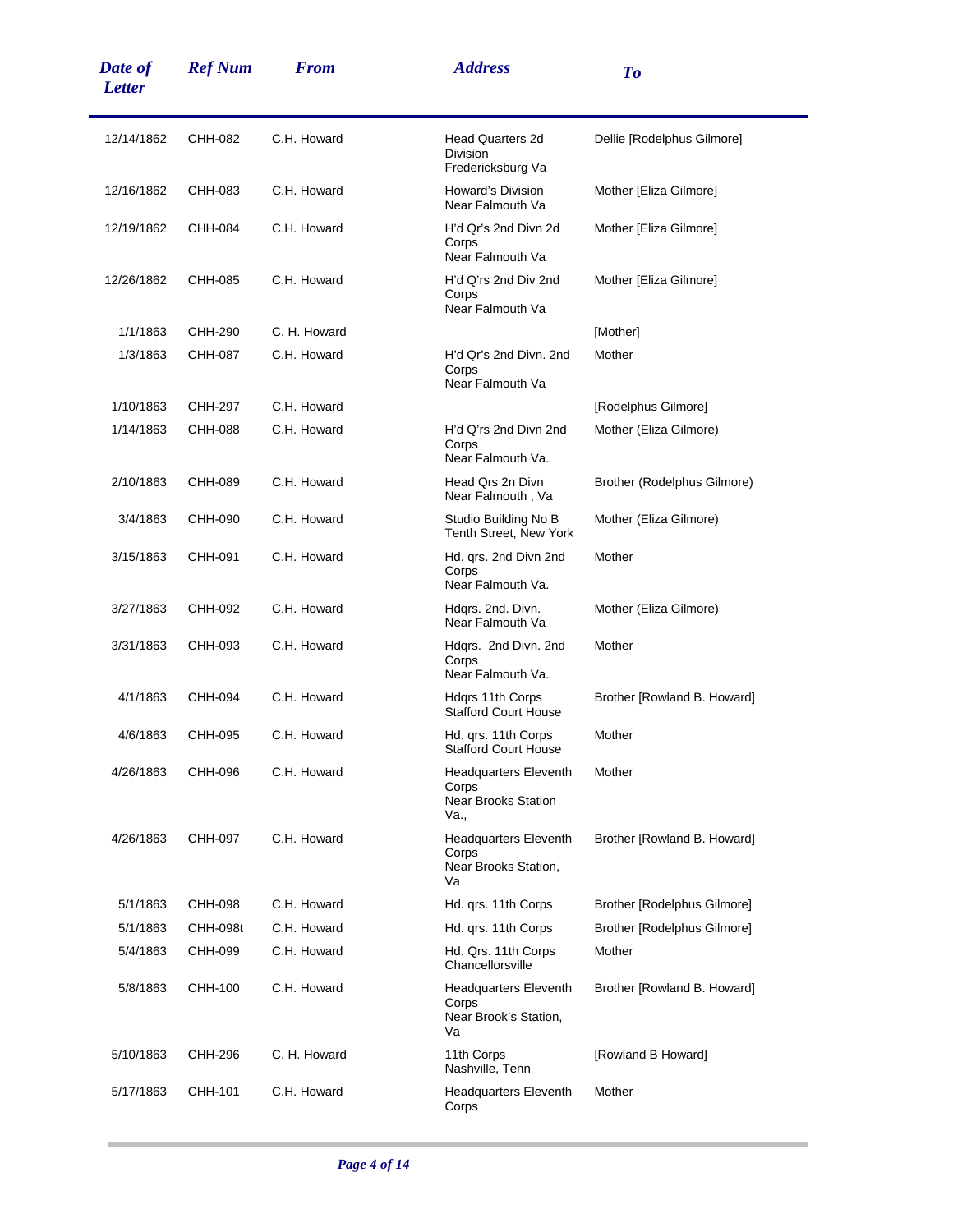| Date of<br><b>Letter</b> | <b>Ref Num</b>  | <b>From</b> | <b>Address</b>                                                                                      | To                                  |
|--------------------------|-----------------|-------------|-----------------------------------------------------------------------------------------------------|-------------------------------------|
| 6/3/1863                 | CHH-103         | C.H. Howard | Headquarters Eleventh<br>Corps<br>Near Brooke Station Va                                            | Brother [Rodelphus Gilmore]         |
| 6/6/1863                 | CHH-104         | C.H. Howard | <b>Headquarters Eleventh</b><br>Corps<br>Near Brook's Station,<br>Va                                | Mother                              |
| 6/15/1863                | CHH-105         | C.H. Howard | Hd. qrs. 11th Corps<br>Centerville, Va                                                              | Mother                              |
| 6/19/1863                | CHH-107         | C.H. Howard | Hd. qrs. 11th Corps<br>Camp at Goose Creek<br>Va                                                    | Mother                              |
| 7/9/1863                 | CHH-108         | C.H. Howard | <b>Headquarters Eleventh</b><br>Corps<br>Army of the Potomac                                        | Mother                              |
| 7/20/1863                | CHH-109         | C.H. Howard | <b>Headquarters Eleventh</b><br>Corps<br>Army of the Potomac.<br>Mountville, Loudon Co.<br>Va       | Mother                              |
| 7/29/1863                | CHH-110         | C.H. Howard | Hd. qrs. 11th Corps<br>Warrenton Junction, Va                                                       | Mother                              |
| 7/29/1863                | CHH-110c        | C.H. Howard | Hd. qrs. 11th Corps<br>Warrenton Junction,<br>Va.                                                   | Mother                              |
| 9/2/1863                 | CHH-111         | C.H. Howard | <b>Headquarters Eleventh</b><br>Corps<br>Army of the Potomac<br>Catlett's Station, Va               | Mother                              |
| 9/4/1863                 | CHH-112         | C.H. Howard | <b>Headquarters Eleventh</b><br>Corps                                                               | Brother [Rodelphus Gilmore]         |
| 9/16/1863                | CHH-113         | C.H. Howard | Hd. qrs. 11th Corps                                                                                 | Mother                              |
| 10/4/1863                | CHH-298         | C.H. Howard | Richmond, Indiana                                                                                   | Mother                              |
| 10/7/1863                | CHH-114         | C.H. Howard | <b>Headquarters Eleventh</b><br>Corps<br>Assistant Inspector<br>General's Office<br>Nashville, Tenn | Mother                              |
| 10/7/1863                | CHH-115         | C.H. Howard | Nashville, Tenn                                                                                     | Mother                              |
| 10/11/1863               | CHH-116         | C.H. Howard | Hd. qrs. 11th Corps<br>Bridgeport, Alabama                                                          | Mother                              |
| 10/11/1863               | CHH-116c        | C.H. Howard | Headquarters 11th<br>Corps<br>Bridgeport, Alabama                                                   | Mother                              |
| 10/14/1863               | CHH-117         | C.H. Howard | Hd. grs. 11th Corps<br><b>Bridgeport Ala</b>                                                        | Brother [Rodelphus Gilmore]         |
| 10/17/1863               | CHH-118         | C.H. Howard | Bridgeport, Ala                                                                                     | Mother                              |
| 11/15/1863               | CHH-119         | C.H. Howard | <b>Headquarters Eleventh</b><br>Corps<br>Lookout Valley                                             | Brother [Rodelphus Gilmore]         |
| 11/18/1863               | CHH-120         | C.H. Howard | Lookout Valley, Tenn                                                                                | <b>Editor of the Portland Press</b> |
| 12/4/1863                | CHH-121         | C.H. Howard | <b>Headquarters Eleventh</b><br>Corps<br>Loudon Tenn                                                | Brother [Rowland B. Howard]         |
| 12/4/1863                | <b>CHH-121c</b> | C.H. Howard | Hdgrs. 11th Corps<br>Loudon Tenn.                                                                   | Brother [Rowland B. Howard]         |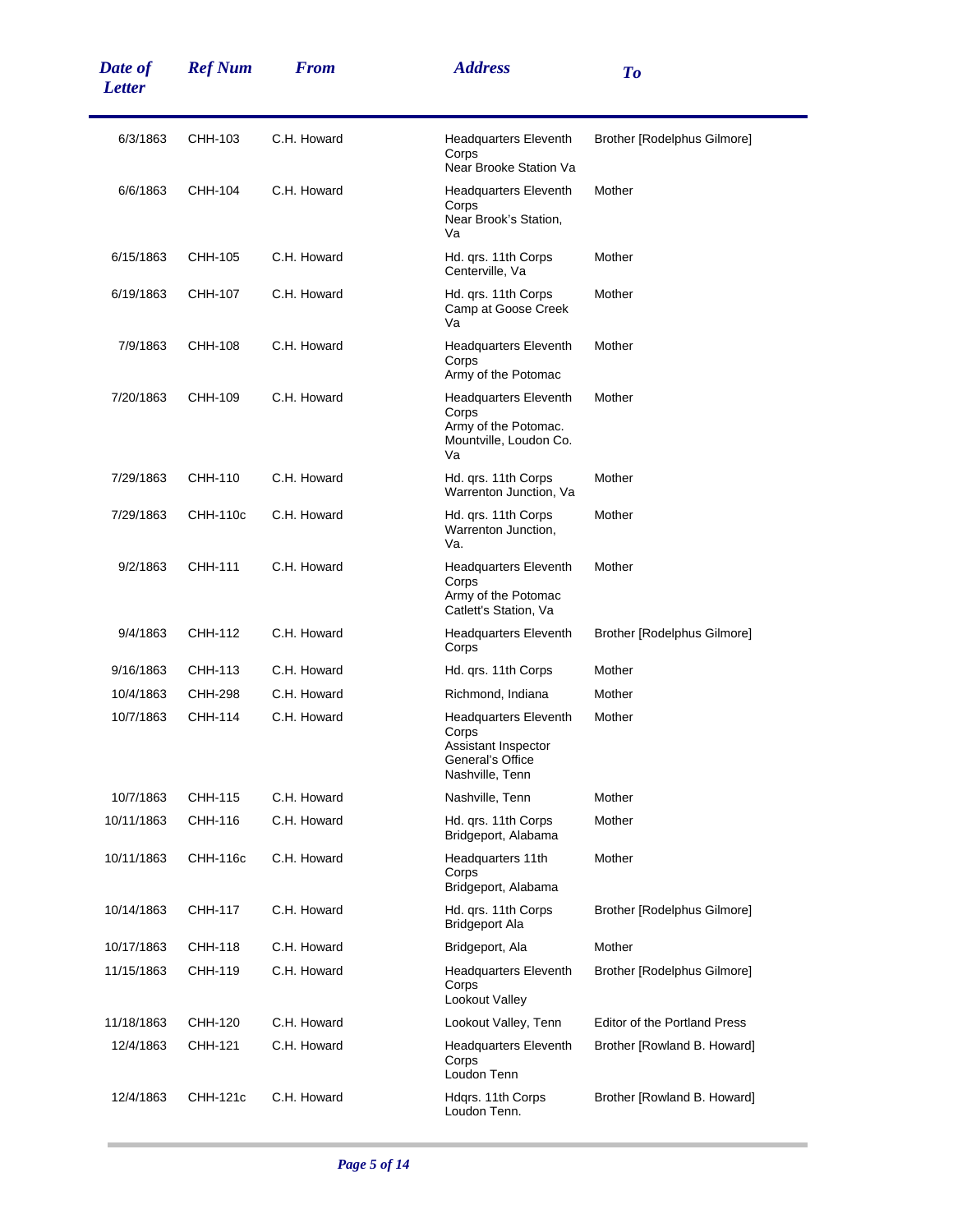| Date of<br><b>Letter</b> | <b>Ref Num</b> | <b>From</b>  | <b>Address</b>                                                                                    | To                                 |
|--------------------------|----------------|--------------|---------------------------------------------------------------------------------------------------|------------------------------------|
| 12/6/1863                | CHH-122        | C.H. Howard  | <b>Headquarters Eleventh</b><br>Corps<br>Army of the Tennessee<br>Louisville, Tenn                | Brother [Rodelphus Gilmore]        |
| 12/9/1863                | CHH-123        | C. H. Howard | Hd. qrs. 11th Corps<br>Athens (Tenn.)                                                             | Ella Howard                        |
| 12/10/1863               | CHH-124        | C. H. Howard | Hd. qrs. 11th Corps<br>Athens - McMinn Co.<br>Tenn                                                | Mother                             |
| 12/13/1863               | CHH-125        | C. H. Howard | Hd. qrs. 11th Army<br>Corps<br>Charleston - (on the<br>Hiwassee River) Tenn.                      | Mr. Gilman                         |
| 12/13/1863               | CHH-132        | C. H. Howard | Hd. qrs 11th Corps<br>Charleston (on the<br>Hiwassee) Tenn.                                       | Rodelphus Gilmore                  |
| 12/16/1863               | CHH-126        | C. H. Howard | Cleveland TN                                                                                      | unknown                            |
| 12/17/1863               | CHH-127        | C. H. Howard | Hd. grs. 11th Corps<br>Lookout Valley                                                             | Mother                             |
| 12/17/1863               | CHH-128        | C. H. Howard | Hd. grs. 11th Corps<br>Lookout Valley                                                             | Brother [Rowland B. Howard]        |
| 12/20/1863               | CHH-129        | C. H. Howard | <b>Headquarters Eleventh</b><br>Corps<br>Lookout Valley                                           | Rodelphus Gilmore                  |
| 12/22/1863               | CHH-130        | C. H. Howard | Hd. grs. 11th Corps<br>Lookout Valley                                                             | Mother                             |
| 12/31/1863               | CHH-162        | C. H. Howard | Hd. qrs. 11th Corps<br>Lookout Valley Tenn                                                        | Mother                             |
| 1/4/1864                 | CHH-134        | C. H. Howard | Hd. Qrs. 11th Corps<br>Lookout Valley [Tenn]                                                      | Brother [Rowland B. Howard]        |
| 1/4/1864                 | CHH-135        | C. H. Howard | Hd. Qrs 11th Corps<br>Lookout Valley                                                              | Brother [Rodelphus Gilmore]        |
| 1/17/1864                | CHH-136        | C. H. Howard | <b>Headquarters Eleventh</b><br>Corps<br>Department of the<br>Cumberland<br>Lookout Valley [Tenn] | Mother                             |
| 1/25/1864                | CHH-137        | C. H. Howard | Hd. Qrs. 11th Corps<br>Lookout Valley                                                             | Brother [Rodelphus Gilmore]        |
| 2/11/1864                | CHH-138        | C. H. Howard | Richmond, Indiana                                                                                 | <b>Brother [Rodelphus Gilmore]</b> |
| 2/16/1864                | CHH-139        | C. H. Howard | Chicago, Illinois                                                                                 | Brother [Rodelphus Gilmore]        |
| 2/27/1864                | CHH-140        | C. H. Howard | Nashville, Tenn.                                                                                  | Mother                             |
| 2/28/1864                | CHH-141        | C. H. Howard | Hd. grs. 11th Corps<br>Lookout Valley, Tenn.                                                      | Mother                             |
| 3/1/1864                 | CHH-142        | C. H. Howard | Hd. qrs. 11th Corps<br>Lookout Valley, Tenn.                                                      | Mother                             |
| 3/4/1864                 | CHH-143        | C. H. Howard | <b>Headquarters Eleventh</b><br>Corps<br>Lookout Valley, Tenn                                     | A. S. Packard                      |
| 3/8/1864                 | CHH-144        | C. H. Howard | Headquarters,<br><b>Eleventh Corps</b><br>Lookout Valley, Tenn.                                   | Brother [Rodelphus Gilmore]        |
| 3/9/1864                 | CHH-145        | C. H. Howard | <b>Headquarters Eleventh</b><br>Corps<br>Lookout Valley, Tenn                                     | Father (John Gilmore)              |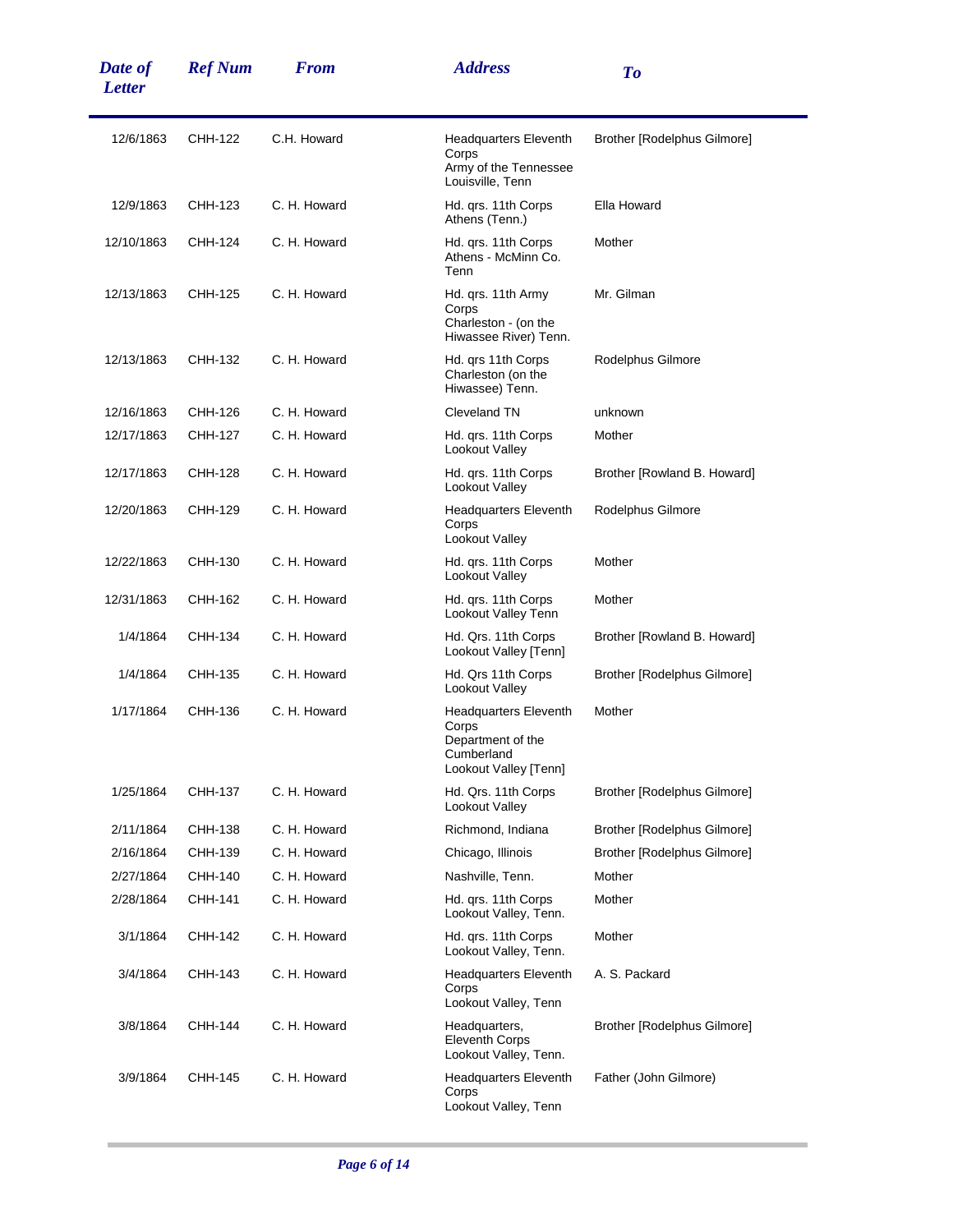| Date of<br><b>Letter</b> | <b>Ref Num</b> | <b>From</b>   | <b>Address</b>                                                                                                                         | To                          |
|--------------------------|----------------|---------------|----------------------------------------------------------------------------------------------------------------------------------------|-----------------------------|
| 3/12/1864                | CHH-146        | A. S. Packard | Bowdoin College,<br><b>Brunswick Maine</b>                                                                                             | C. H. Howard                |
| 3/18/1864                | CHH-147        | C. H. Howard  | <b>Headquarters Eleventh</b><br>Corps<br>Lookout Valley, Tenn.                                                                         | Mother                      |
| 3/20/1864                | CHH-148        | C. H. Howard  | Head quarters 11th<br>Corps<br>Lookout Valley, Tenn                                                                                    | Brother [Rodelphus Gilmore] |
| 4/2/1864                 | CHH-149        | C. H. Howard  | <b>Headquarters Eleventh</b><br>Corps<br>Lookout Valley, Tenn                                                                          | Father (John Gilmore)       |
| 4/4/1864                 | CHH-150        | C. H. Howard  | <b>Headquarters Eleventh</b><br>Corps,<br>Lookout Valley,<br>Tennessee                                                                 | Prof. A. S. Packard         |
| 4/6/1864                 | CHH-151        | C. H. Howard  | <b>Headquarters Eleventh</b><br>Corps<br>Department of the<br>Cumberland<br>Lookout Valley, Tenn.                                      | Brother [Rodelphus Gilmore] |
| 5/18/1864                | CHH-152        | C. H. Howard  | <b>Headquarters Fourth</b><br>Army Corps<br>Department of the<br>Cumberland<br>Adairsville Ga.<br>On Dalton & Atlanta<br>R.R.          | Brother [Rowland B. Howard] |
| 6/21/1864                | CHH-153        | C. H. Howard  | Hd. qrs. 4th Corps<br>Near Kennesaw Mt.<br>Georgia                                                                                     | Brother [Rowland B. Howard] |
| 7/2/1864                 | CHH-154        | C. H. Howard  | <b>Headquarters Fourth</b><br>Army Corps,<br>Department of the<br>Cumberland<br>In the Field Near<br>Kennesaw Mt, Ga.                  | Brother [Rodelphus Gilmore] |
| 7/10/1864                | CHH-155        | C. H. Howard  | <b>Headquarters Fourth</b><br>Army Corps,<br>Department of the<br>Cumberland<br>On the Chattahoochee,<br>Vinings Station,<br>[Georgia] | Brother [Rodelphus Gilmore] |
| 7/13/1864                | CHH-156        | C. H. Howard  | Head-Quarters 4th<br>Army Corps<br>Assistant Inspector<br>General's Office<br>On South Bank<br>Chattahoochee Ga<br>Near Power's Ferry  | Brother [Rodelphus Gilmore] |
| 9/7/1864                 | CHH-157        | C. H. Howard  | <b>Head Quarters District</b><br>of Vicksburg<br>Vicksburg, Miss.                                                                      | Mother                      |
| 9/10/1864                | CHH-158        | C. H. Howard  | Headquarters, Military<br>Div. of the West<br>Mississippi,<br>New Orleans, Louisiana                                                   | Mother                      |
| 9/11/1864                | CHH-159        | C. H. Howard  | Headquarters, Military<br>Div. of the West<br>Mississippi<br>New Orleans, La.                                                          | Brother [Rodelphus Gilmore] |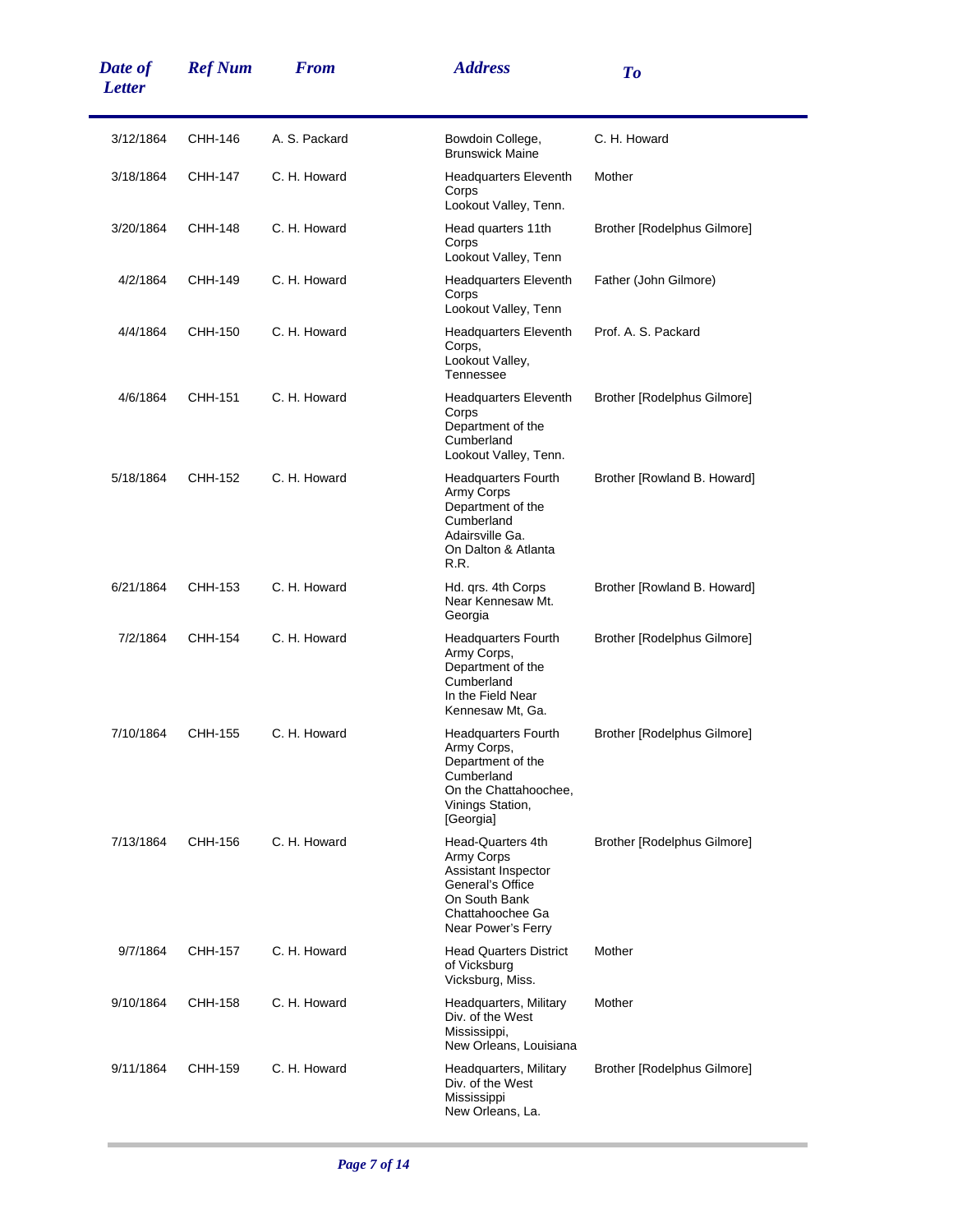| Date of<br><b>Letter</b> | <b>Ref Num</b> | <b>From</b>  | <b>Address</b>                                                                   | To                          |
|--------------------------|----------------|--------------|----------------------------------------------------------------------------------|-----------------------------|
| 11/10/1864               | CHH-160        | C. H. Howard | Head-Quarters Dep't &<br>Army of the Tennessee<br>Smyrna Camp Ground,<br>Ga.     | Mother                      |
| 12/27/1864               | CHH-161        | C. H. Howard | Head-Quarters Dep't<br>and Army of the<br>Tennessee<br>Savannah Ga               | Mother                      |
| 1/30/1865                | CHH-163        | C. H. Howard | Augusta, Maine                                                                   | Mother                      |
| 2/1/1865                 | CHH-165        | C. H. Howard | Augusta [Maine]                                                                  | Mother                      |
| 2/20/1865                | CHH-166        | C. H. Howard | <b>Head-Quarters</b><br>Department and Army<br>of the Tennessee<br>Beaufort S.C. | Mother                      |
| 3/3/1865                 | CHH-167        | C. H. Howard | Head-Quarters Dep't<br>and Army of the<br>Tennessee,<br>Beaufort S.C.            | brother [Rowland B. Howard] |
| 3/9/1865                 | CHH-168        | C. H. Howard | Studio Building<br>New York                                                      | Mother                      |
| 3/17/1865                | CHH-169        | C. H. Howard | Washington D.C.<br>Cor "K" & 12th Sts.                                           | Mother                      |
| 3/24/1865                | CHH-170        | C. H. Howard | On board Steamer<br>"Brady"<br>On James River - for<br>Ft. Monroe, Virginia      | Mother                      |
| 3/27/1865                | CHH-171        | C. H. Howard | Hd. qrs. Army Tenn.<br>Goldsboro N. C.                                           | Mother                      |
| 4/1/1865                 | CHH-172        | C. H. Howard | Head-Quarters Dep't<br>and Army of the<br>Tennessee<br>Goldsboro N. C.           | Mother                      |
| 4/9/1865                 | CHH-173        | C. H. Howard | Baltimore, [Md]                                                                  | Mother                      |
| 4/21/1865                | CHH-174        | C. H. Howard | Hd. grs. 128th U. S. C.<br>Т.                                                    | Mother                      |
|                          |                |              | Beaufort S.C.                                                                    |                             |
| 5/1/1865                 | CHH-178        | C. H. Howard | [Beaufort S. C.]                                                                 | [Mother]                    |
| 5/7/1865                 | CHH-175        | C. H. Howard | Hd. qrs. Camp Stanton<br>Beaufort S.C.                                           | Brother [Rowland B. Howard] |
| 5/10/1865                | CHH-176        | C. H. Howard | Camp Stanton<br>Beaufort S. C.                                                   | Mother                      |
| 5/23/1865                | <b>CHH-177</b> | C. H. Howard | Hd. qrs. Camp Stanton<br>Beaufort S.C.                                           | Mother                      |
| 6/12/1865                | CHH-179        | C. H. Howard | Hd. Qrs. Camp Stanton<br>Beaufort S. C.                                          | Mother                      |
| 6/26/1865                | CHH-180        | C. H. Howard | Hd. qrs. Post Beaufort                                                           | brother [Rodelphus Gilmore] |
| 7/9/1865                 | CHH-181        | C. H. Howard | Hd. qrs. Post<br>Beaufort S.C.                                                   | Mother                      |
| 7/11/1865                | CHH-182        | C. H. Howard | Hd. qrs. Post of<br><b>Beaufort</b>                                              | Mother                      |
| 9/27/1865                | CHH-183        | C. H. Howard | Beaufort S. C.                                                                   | Mother                      |
| 9/27/1865                | CHH-184        | C. H. Howard | Beaufort S. C.                                                                   | Rowland B. Howard           |
| 10/8/1865                | CHH-185        | C. H. Howard | No. 4 Meeting St.<br>Charleston S.C.                                             | Brother [Rowland B. Howard] |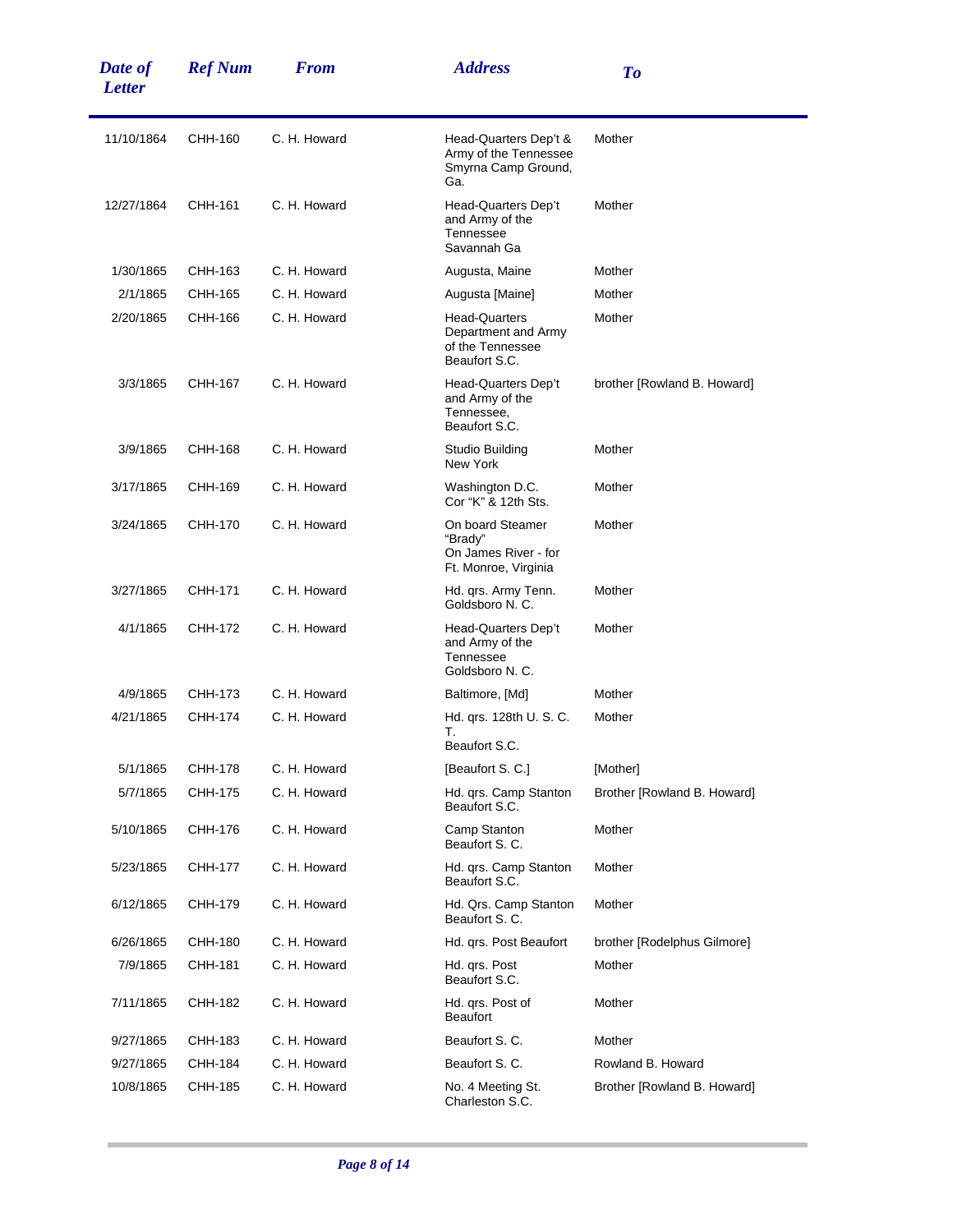| Date of<br><b>Letter</b> | <b>Ref Num</b> | <b>From</b>  | <b>Address</b>                                                                                                                              | To                            |
|--------------------------|----------------|--------------|---------------------------------------------------------------------------------------------------------------------------------------------|-------------------------------|
| 10/23/1865               | CHH-186        | C. H. Howard | Charleston, S.C.                                                                                                                            | Mother                        |
| 10/26/1865               | CHH-187        | C. H. Howard | On Steamboat<br>"Canonicus"<br>In Wassaw Sound<br>(Georgia Coast)                                                                           | Mother                        |
| 10/31/1865               | CHH-188        | C. H. H.     | On board Steamboat<br>"Canonicus" - St.<br>John's River Fla.                                                                                | Mother                        |
| 11/1/1865                | CHH-190        | C. H. Howard | On Canonicus Off<br><b>Florida Coast</b><br>Bound for Savannah                                                                              | Mother                        |
| 11/16/1865               | CHH-191        | C. H. Howard | Darlington S.C.                                                                                                                             | Mother                        |
| 5/14/1866                | CHH-192        | C. H. Howard | 638 Fremont St.<br>Mr. Webbs<br><b>Boston</b>                                                                                               | Mother [Eliza Gilmore]        |
| 6/26/1866                | CHH-193        | C. H. Howard | Bureau Refugees,<br>Freedmen and<br>Abandoned Lands<br>Headquarters Ass't<br>Commissioner, District<br>Columbia<br>Washington               | Mother [Eliza Gilmore]        |
| 9/10/1866                | CHH-194        | C. H. Howard | Bureau Refugees,<br>Freedmen and<br><b>Abandoned Lands</b><br>Headquarters Ass't<br>Commissioner, District<br>Columbia<br>Washington        | Brother [Rowland B. Howard]   |
| 9/14/1866                | CHH-195        | C. H. Howard | Charlotte, N.C.                                                                                                                             | Mother [Eliza Gilmore]        |
| 11/1/1866                | CHH-197        | C. H. Howard |                                                                                                                                             | [Rowland B. Howard]           |
| 11/25/1866               | CHH-196        | C. H. Howard | Bureau Refugees,<br>Freedmen and<br><b>Abandoned Lands</b><br>Headquarters Ass't<br>Commissioner, District<br>Columbia<br>Washington        | Mother [Eliza Gilmore]        |
| 4/16/1867                | CHH-198        | C. H. Howard | New York                                                                                                                                    | Mother [Eliza Gilmore]        |
| 7/4/1867                 | CHH-199        | C. H. Howard | Bangor                                                                                                                                      | Mother [Eliza Gilmore]        |
| 10/14/1867               | CHH-200        | C. H. Howard | Bureau Refugees,<br>Freedmen and<br><b>Abandoned Lands</b><br><b>Headquarters Ass't</b><br>Commissioner, District<br>Columbia<br>Washington | Mother [Eliza Gilmore]        |
| 12/9/1867                | CHH-201        | C. H. Howard | Parker House<br><b>Boston</b>                                                                                                               | Mother [Eliza Gilmore]        |
| 4/27/1868                | CHH-202        | C. H. Howard | No. 229   Street<br>Between 18th and 19th<br><b>Streets</b><br>Washington                                                                   | Rowland [B. Howard]           |
| 7/18/1868                | CHH-203        | C. H. Howard |                                                                                                                                             | Brother [Rodelphus H Gilmore] |
| 3/2/1872                 | CHH-204        | C. H. Howard | <b>Steamer Pink Varble</b><br>Arkansas River, near<br>Auburn                                                                                | Dearest [Katherine F Howard]  |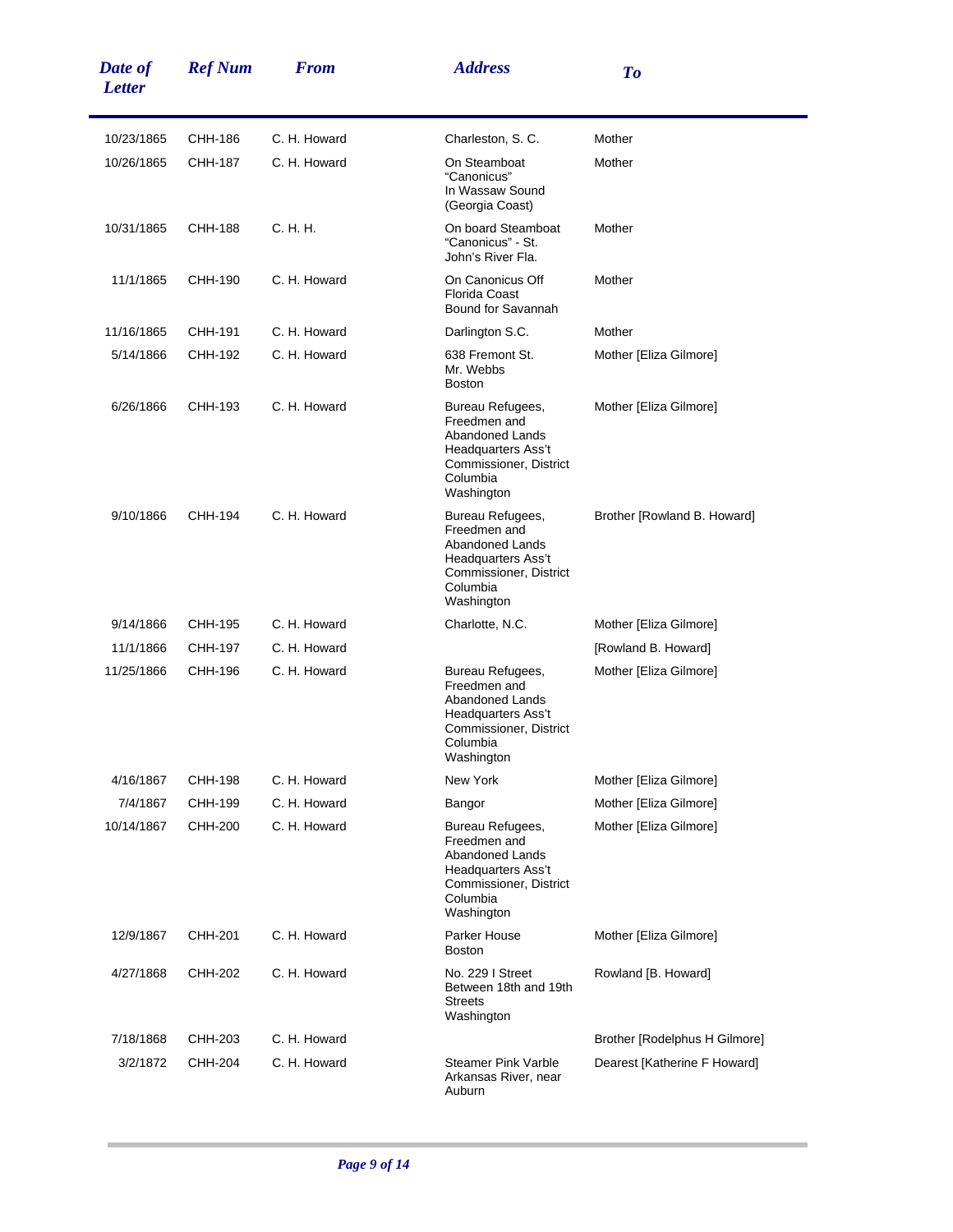| Date of<br><b>Letter</b> | <b>Ref Num</b> | <b>From</b>             | <b>Address</b>                                                                                                                        | To                            |
|--------------------------|----------------|-------------------------|---------------------------------------------------------------------------------------------------------------------------------------|-------------------------------|
| 5/18/1872                | CHH-206        | C. H. Howard            | American Missionary<br>Association<br>Room 18, No. 204<br><b>West Madison Street</b><br>Chicago<br>C. H. Howard, Western<br>Secretary | Brother [Rodelphus H Gilmore] |
| 4/27/1873                | CHH-205        | C. H. Howard            | Glencoe, Illinois                                                                                                                     | Mother [Eliza Gilmore]        |
| 10/29/1873               | CHH-207        | <b>Samuel Harris</b>    | New Haven, Ct                                                                                                                         | Gen C H Howard                |
| 10/29/1873               | CHH-208        | Wm. M. Taylor           | 5 West 35th St.<br>New York                                                                                                           | General C. H. Howard          |
| 11/4/1873                | CHH-209        | G. Bond                 |                                                                                                                                       | C. H. Howard                  |
| 1/19/1874                | <b>CHH-299</b> | John Weir               | Yale College, New<br>Haven                                                                                                            | Chas H Howard                 |
| 2/2/1874                 | CHH-210        | C H Howard              | Office of The Advance<br>Nos. 151 & 153 Fifth<br>Avenue<br>C. H. Howard & Co.,<br>Publishers<br>Chicago                               | Mother [Eliza Gilmore]        |
| 3/30/1874                | CHH-211        | <b>Clinton B Fisk</b>   | Atlantic & Pacific Rail<br>Road Company<br>3 Broad St. Drexel<br><b>Building</b><br>New York,                                         | Gen. C. H. Howard             |
| 9/10/1874                | CHH-295        | C. H. Howard            | Glencoe, Illinois                                                                                                                     | [Eliza Gilmore]               |
| 10/10/1874               | CHH-212        | Horace Bushnell         | Hartford                                                                                                                              | Rev C H Howard                |
| 7/9/1876                 | CHH-213        | Charles H. Howard       | Glencoe, Illinois                                                                                                                     | Dearest [Katherine Howard]    |
| 7/23/1876                | CHH-214        | Charles H. Howard       | Glencoe, Illinois                                                                                                                     | Dearest [Katherine Howard]    |
| 7/23/1876                | CHH-215        | Charles H. Howard       | Glencoe, Illinois                                                                                                                     | Mac Howard                    |
| 1/13/1879                | CHH-216        | H.R. Hagler             | Cincinnati, Ohio                                                                                                                      | <b>Charles H Howard</b>       |
| 12/14/1880               | CHH-217        | C.H. Howard             | The Advance<br>C.H. Howard & Co.,<br>Publishers<br>155 and 157 Dearborn<br>Street<br>Chicago, Illinois                                | Prof. A. S. Packard           |
| 3/7/1886                 | CHH-218        | Senator George E. Adams | House of<br>Representatives U.S.,<br>Washington, D.C.,                                                                                | General C. H. Howard          |
| 3/11/1886                | CHH-219        | Francis C. Barlow       | C.C. Willard, Prop.<br>The Ebbitt:<br>Washington, D.C.                                                                                | Col. C. H. Howard             |
| 12/3/1886                | CHH-220        | C. H. Howard            | The Farm, Field &<br>Stockman,<br>156 and 158<br>Washington St.<br>Chicago, III                                                       | Geo. T. Little, Esq.          |
| 12/3/1886                | CHH-221        | C.H. Howard             | The National Co-<br><b>Operative Club</b><br>Room 20<br>158 Washington Street<br>Chicago Illinois                                     | Prof. Little                  |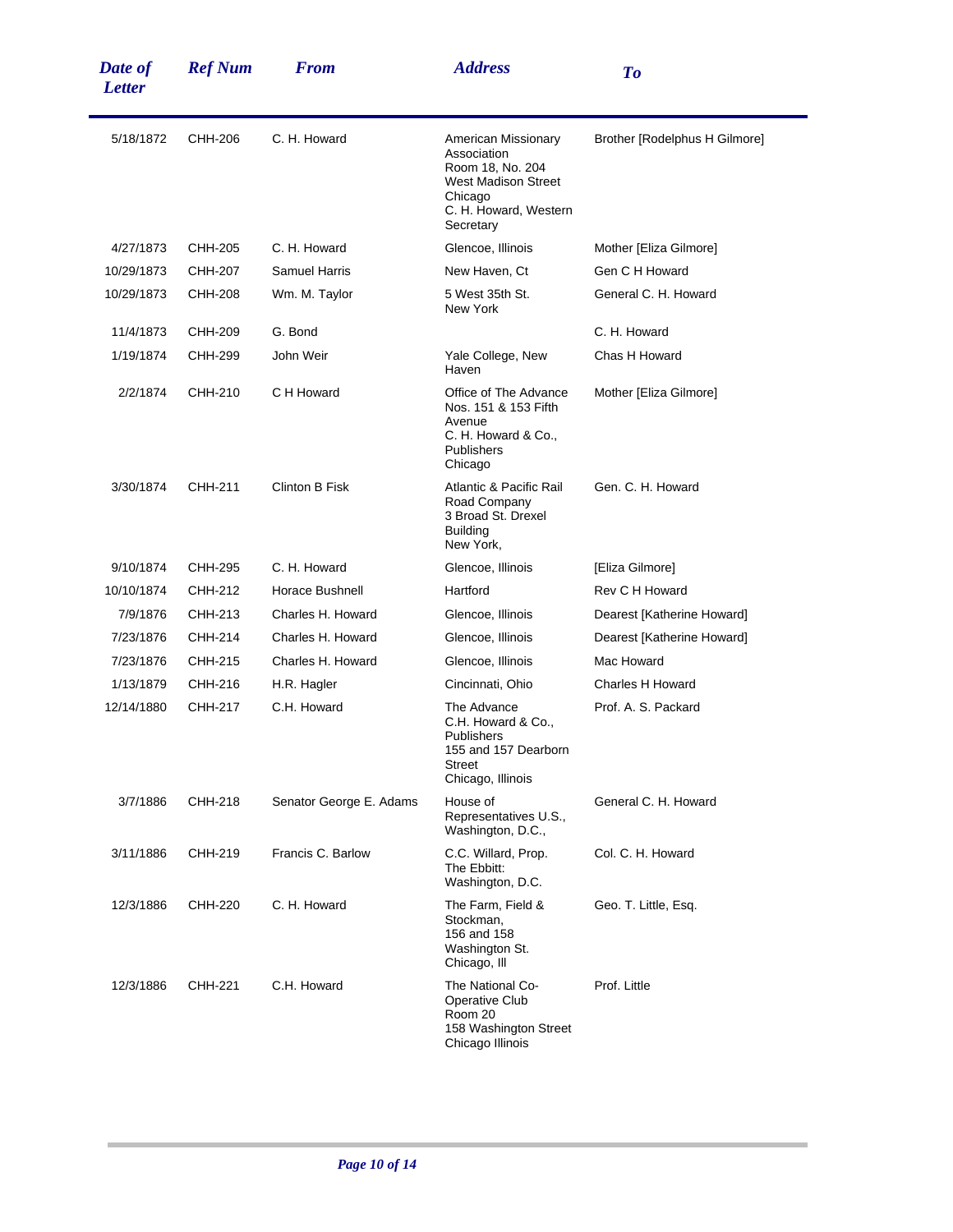| Date of<br><b>Letter</b> | <b>Ref Num</b> | <b>From</b>               | <b>Address</b>                                                                                                               | To                      |
|--------------------------|----------------|---------------------------|------------------------------------------------------------------------------------------------------------------------------|-------------------------|
| 3/18/1887                | CHH-222        | C. H. Howard              | The Farm, Field &<br>Stockman,<br>156 and 158<br>Washington St.<br>Chicago, III                                              | Prof. Geo. T. Little    |
| 12/14/1887               | CHH-223        | D. L. Lothrop             | D LOTHROP<br><b>COMPANY</b><br>Franklin and Hawley<br><b>Streets</b><br>Boston, Mass                                         | Genl C. H. Howard       |
| 5/14/1888                | CHH-224        | Senator Justin S Morrill  | <b>United States Senate</b><br>Washington, D.C.                                                                              | Genl. C. H. Howard      |
| 6/16/1888                | CHH-225        | Senator Justin S. Morrill | Senate Chamber<br>Washington, D.C.                                                                                           | Mr. C. H. Howard        |
| 4/4/1890                 | CHH-226        | H. M. Flagler             | Jacksonville, St.<br>Augustine & Halifax<br>River Railway Co.<br>President's Office<br>St. Augustine, Fla.                   | Gen'l C. H. Howard      |
| 3/20/1891                | CHH-227        | H. M. Flagler             | Jacksonville, St.<br>Augustine & Halifax<br>River Railway Co.<br>President's Office<br>26 Broadway<br>New York, N.Y.         | General C. H. Howard    |
| 1/13/1892                | CHH-228        | A. W. Tourgee             | Mayville, N.Y.                                                                                                               | Gen. C. H. Howard       |
| 7/11/1892                | CHH-229        | Senator M. Cullom         | <b>United States Senate</b><br>Washington, D.C.                                                                              | Charles H. Howard, Esq. |
| 2/18/1893                | CHH-230        | Benjamin F. Trueblood     | The American Peace<br>Society<br>3 Somerset Street<br>Boston, Mass                                                           | Mr C. H. Howard         |
| 2/24/1893                | CHH-231        | Edna Dean Proctor         | Framingham, Maine                                                                                                            | Mr. C. H. Howard        |
| 5/25/1893                | CHH-232        | Ferd J. Dreer             | 1520 Spruce St.<br>Philadelphia, Penn                                                                                        | Gen. C. H. Howard       |
| 8/5/1893                 | CHH-233        | W. I. Buchanan            | World's Columbian<br>Exposition<br>Office of the Director-<br>General<br>Department of Live<br>Stock<br>Chicago, III. U.S.A. | Gen'l C. H. Howard      |
| 8/22/1893                | CHH-234        | O. O. Howard              | Headquarters<br>Department of the East<br>Governor's Island, New<br>York                                                     | Charles [Howard]        |
| 8/24/1893                | CHH-235        | W. Evans Darby            | Peace Society<br>Office 47 New Broad<br><b>Street</b><br>London, England                                                     | <b>Genl Howard</b>      |
| 8/28/1893                | CHH-236        | O. O. Howard              | Headquarters<br>Department of the East<br>Governor's Island, New<br>York                                                     | C. H. Howard            |
| 8/29/1893                | CHH-237        | <b>Oliver Otis Howard</b> | Governor's Island<br>New York City                                                                                           | C. H. Howard            |

÷,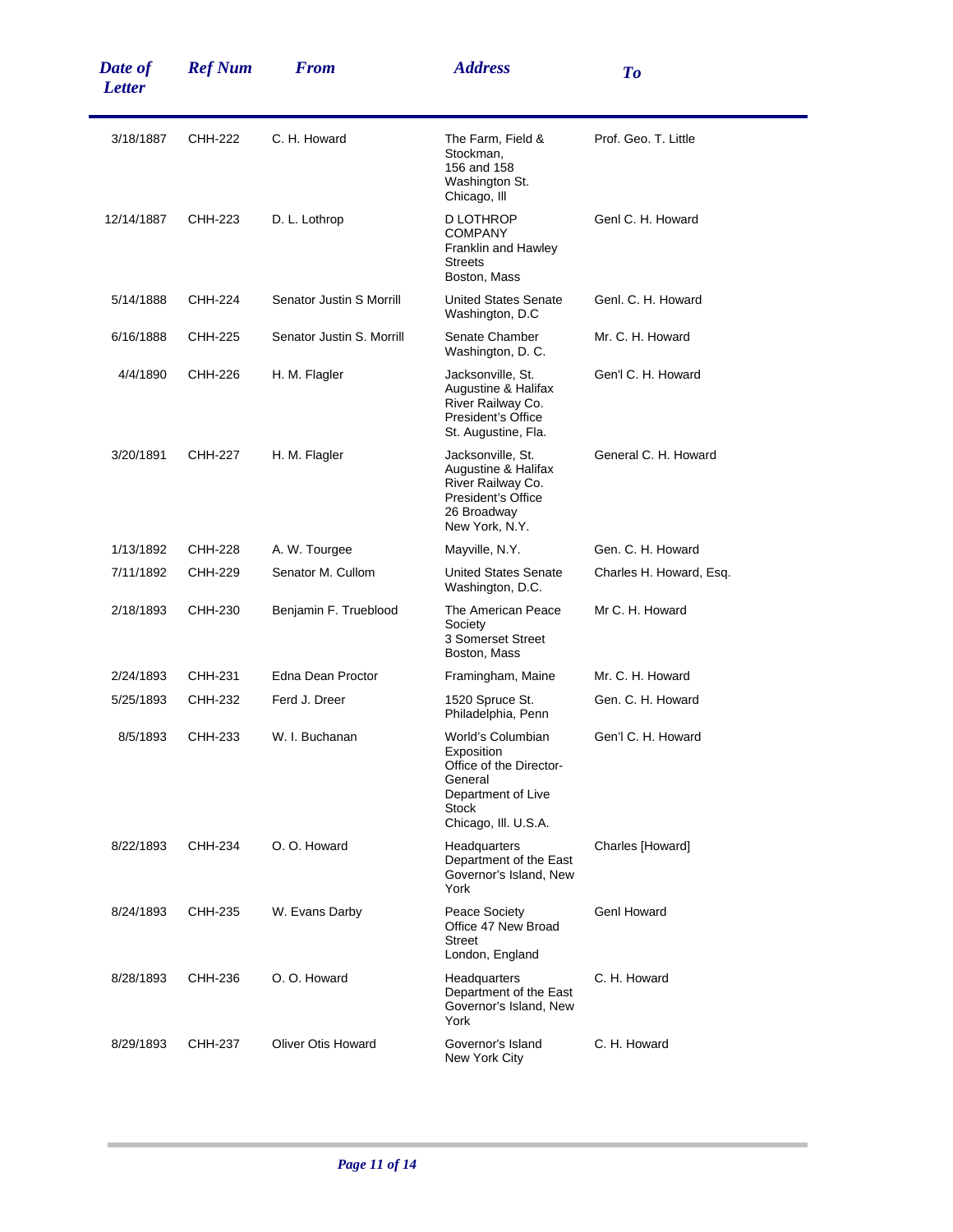| Date of<br><b>Letter</b> | <b>Ref Num</b> | <b>From</b>                | <b>Address</b>                                                                                                                                | To                          |
|--------------------------|----------------|----------------------------|-----------------------------------------------------------------------------------------------------------------------------------------------|-----------------------------|
| 8/30/1893                | CHH-238        | O. O. Howard               | <b>HEADQUARTERS</b><br>DEPARTMENT OF<br>THE EAST<br>GOVERNOR'S<br><b>ISLAND, NEW YORK</b>                                                     | Gen'l C. H. Howard          |
| 6/10/1894                | CHH-239        | George M. Farnham          | MILITARY ORDER OF<br>THE LOYAL LEGION<br>OF THE<br>UNITED STATES<br><b>COMMANDERY OF</b><br>THE STATE OF<br><b>ILLINOIS</b><br><b>CHICAGO</b> | Genl C H Howard             |
| 7/19/1894                | CHH-240        | Henry T. Hunber            | <b>EXECUTIVE MANSION</b><br>WASHINGTON                                                                                                        | Gen. C. H. Howard           |
| 8/10/1894                | CHH-241        | Oliver O. Howard           | <b>HEADQUARTERS</b><br>DEPARTMENT OF<br>THE EAST<br><b>GOVERNOR'S</b><br><b>ISLAND, NEW YORK</b>                                              | Captain Rodney R. Crowley   |
| 11/7/1894                | CHH-242        | Wm. M. Springer            | Springfield, Illinois                                                                                                                         | Mr. C. H. Howard            |
| 1/16/1895                | CHH-243        | Rachel C. Burton           | 2 Sumner St.<br>Hartford<br>Ct.                                                                                                               | Mr. C. H. Howard            |
| 2/1/1895                 | CHH-244a       | Wm. Jackson                | <b>ESTES &amp; LAURIAT</b><br>Publishing and<br><b>Wholesale Departments</b><br>Estes Press,<br>192-202 Summer St.<br><b>Boston</b>           | Mr. Charles Carleton Coffin |
| 4/10/1895                | CHH-244        | John P. Nicholson          | Military Order of the<br>Loyal Legion of the<br><b>United States</b><br>Commandery-in-Chief<br>Philadelphia                                   | General Charles A. Howard   |
| 8/1/1895                 | CHH-245        | Charles H. Howard          | Chicago, Illinois                                                                                                                             | General O. O. Howard        |
| 8/1/1895                 | CHH-245a       |                            | Howard & Wilson Pub.<br>Co.<br>Madison and Franklin<br>Sts.<br>Chicago, III.                                                                  | <b>Oliver Otis Howard</b>   |
| 6/28/1896                | CHH-246        | Senator Henry M. Teller    | United States Senate,<br>Washington, D.C.<br>[Crossed out]                                                                                    | Mr. C. H. Howard            |
|                          |                |                            | Morrison, Illinois                                                                                                                            |                             |
| 11/17/1896               | CHH-247        | Gen'l O. O. Howard         | 156 College Street,<br>Burlington, Vermont                                                                                                    | Gen. C. H. Howard           |
| 12/7/1896                | CHH-248        | William J. Bryan           | Lincoln, Neb.                                                                                                                                 | Mr Howard                   |
| 4/28/1897                | CHH-249        | Senator Henry Moore Teller | <b>United States Senate</b><br>Washington, D.C.                                                                                               | C. H. Howard, Esq.          |
| 7/24/1897                | CHH-250        | Gen'l O. O. Howard         | 156 College Street<br>Burlington Vt.                                                                                                          | Gen. C. H. Howard           |
| 5/16/1898                | CHH-251        | Senator Wm. E. Mason       | <b>United States Senate</b><br>Washington, D.C.                                                                                               | Mr. C. H. Howard            |
| 5/18/1898                | CHH-252        | Denis Wortman              | Saugerties, N.Y.                                                                                                                              | Dr. Gregg                   |
| 5/29/1898                | CHH-253        | Cyrus Hamlin               | Lexington [Mass]                                                                                                                              | Genl C. H. Howard           |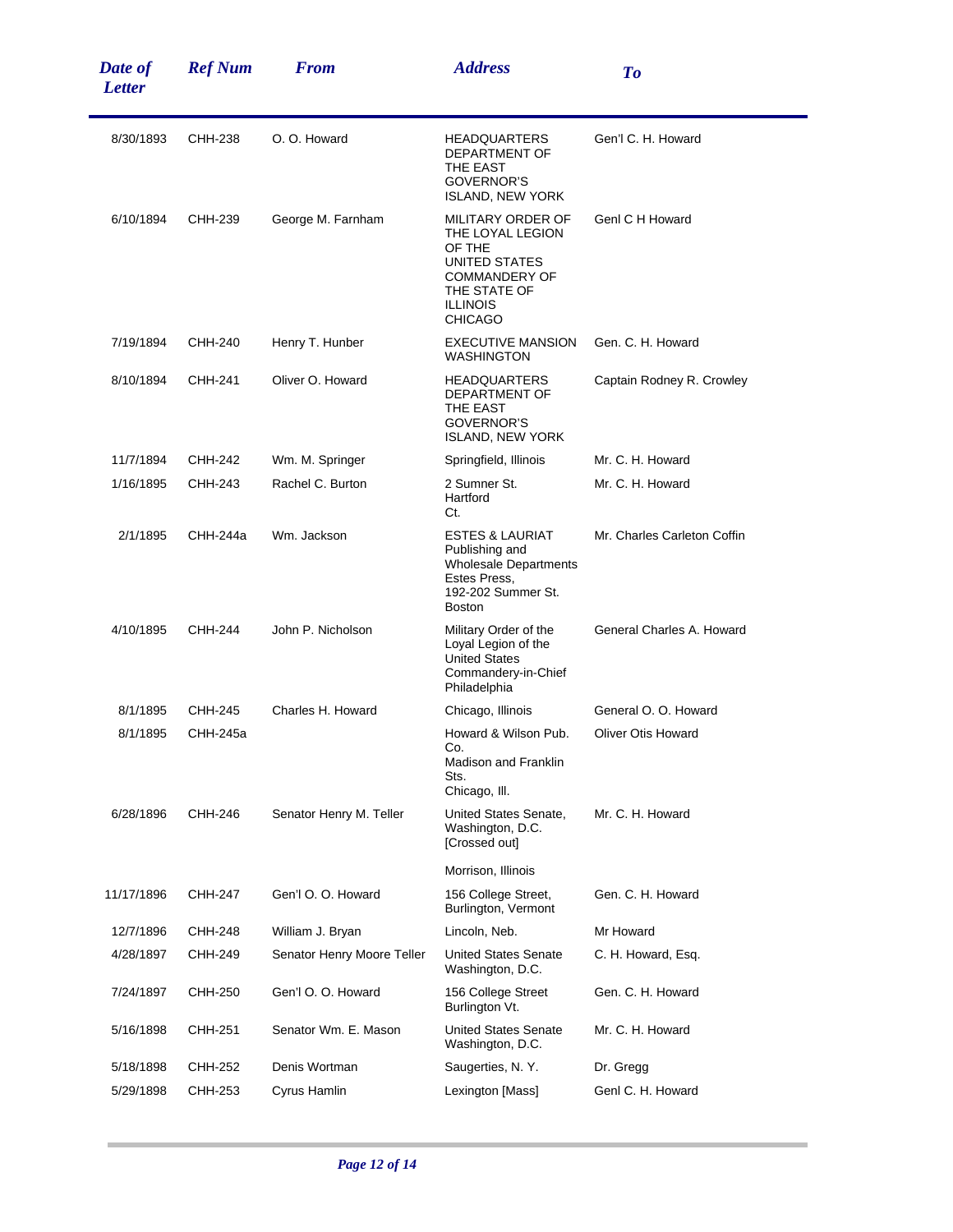| Date of<br><b>Letter</b> | <b>Ref Num</b> | <b>From</b>              | <b>Address</b>                                                                                                            | To                                  |
|--------------------------|----------------|--------------------------|---------------------------------------------------------------------------------------------------------------------------|-------------------------------------|
| 11/21/1898               | CHH-254        | Josiah Strong            | LEAGUE FOR SOCIAL<br><b>SERVICE</b><br>UNITED CHARITIES<br><b>BUILDING</b><br>Fourth Avenue and<br>22d Street<br>New York | Gen'l. C. H. Howard                 |
| 3/29/1899                | CHH-255        | Charles H. Howard        | East Palatka Junction<br>[Florida]                                                                                        | Dearest [Katherine Howard]          |
| 8/5/1899                 | CHH-256        | James K. McClure         | President's Office<br>Lake Forest University<br>Lake Forest, Illinois                                                     | General [Charles H] Howard          |
| 8/27/1900                | CHH-257        | Lawrence Riggs Howard    | Pocantico Hills, N.Y.                                                                                                     | Charles H. Howard                   |
| 3/7/1902                 | CHH-258        | Harry S. Howard          | 156 COLLEGE<br><b>STREET</b><br>BURLINGTON,<br><b>VERMONT</b>                                                             | General C. H. Howard                |
| 9/10/1902                | CHH-259        | General James Longstreet | DEPARTMENT OF<br>THE INTERIOR.<br>OFFICE OF THE<br><b>COMMISSIONER OF</b><br>RAILROADS.<br>Washington, D.C.               | General D. E. Sickles               |
| 2/7/1903                 | CHH-260        | Senator S. Moore Cullom  | United States Senate,<br>Washington, D. C.                                                                                | General C. H. Howard                |
| 3/21/1905                | CHH-261        | Dr. Gabriel Grant        | 22 E. 49 St<br>New York, N.Y.                                                                                             | Genl C. H. Howard                   |
| 6/9/1905                 | CHH-262        | <b>Merritt Starr</b>     | Chicago, III.                                                                                                             | Hon. John Hay                       |
| 10/27/1905               | CHH-263        | Judge Richard S. Tuthill | CRIMINAL COURT OF<br>COOK COUNTY,<br><b>ILLINOIS</b><br>Chicago, Illinois                                                 | Honorable Elihu Root                |
| 1/4/1906                 | CHH-264        | Stephen D. Lee           | <b>United Confederate</b><br>Veterans<br>Columbus, Miss.                                                                  | Hon, Knute Nelson                   |
| 1/6/1906                 | CHH-265        | Hon. Elihu Root          | Department of State,<br>Washington, D.C.                                                                                  | General C. H. Howard                |
| 2/9/1906                 | CHH-266        | Rep. Loren Fletcher      | House of<br>Representatives<br>Washington, D.C.                                                                           | Gen. C. H. Howard                   |
| 2/23/1906                | CHH-267        | Gen. C. H. Howard        | U.S. Volunteers<br>1000 Tribune Building<br>Chicago, III.                                                                 | Hon. W. B. Allison                  |
| 2/24/1906                | CHH-268        | Rep. Amos L. Allen       | House of<br>Representatives U.S.<br>Washington, D.C.                                                                      | Col. C. H. Howard                   |
| 3/1/1906                 | CHH-269        | Senator W. B. Allison    | <b>United States Senate</b><br>Committee on<br>Appropriations<br>Washington                                               | General C. H. Howard                |
| 3/2/1906                 | CHH-270        | Senator F. E. Warren     | <b>United States Senate</b><br>Committee On Military<br>Affairs<br>Washington                                             | Hon. W. B. Allison                  |
| 3/12/1906                | CHH-271        | C. H. Howard             | 1000 Tribune Building<br>Chicago,                                                                                         | Hon. Amos L. Allen                  |
| 3/25/1906                | CHH-272        | O. O. Howard             | Washington, D.C.                                                                                                          | <b>President Theodore Roosevelt</b> |